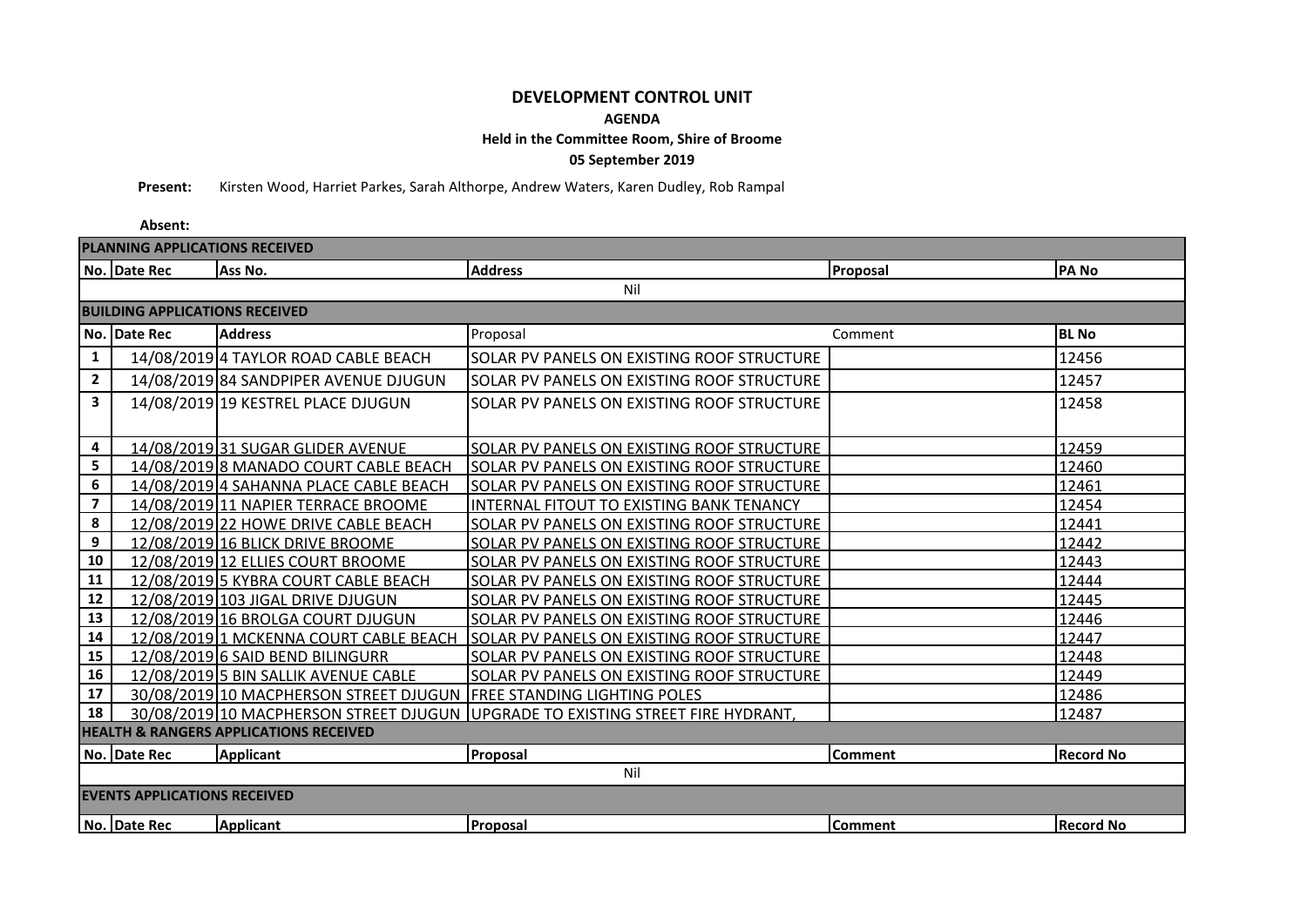|                                    | Nil                 |                             |                   |                               |                       |  |  |  |  |  |
|------------------------------------|---------------------|-----------------------------|-------------------|-------------------------------|-----------------------|--|--|--|--|--|
| <b>APPLICATIONS FOR DISCUSSION</b> |                     |                             |                   |                               |                       |  |  |  |  |  |
|                                    | <b>No. Date Rec</b> | <b>Address</b>              | <b>IProposal</b>  | <b>IComments</b>              | <b>IPA No/Officer</b> |  |  |  |  |  |
|                                    |                     | 12/04/2019 14 HAYNES STREET | <b>IWAREHOUSE</b> | Comments from Health pending. | 2019/29               |  |  |  |  |  |
|                                    |                     |                             |                   |                               | IHP                   |  |  |  |  |  |